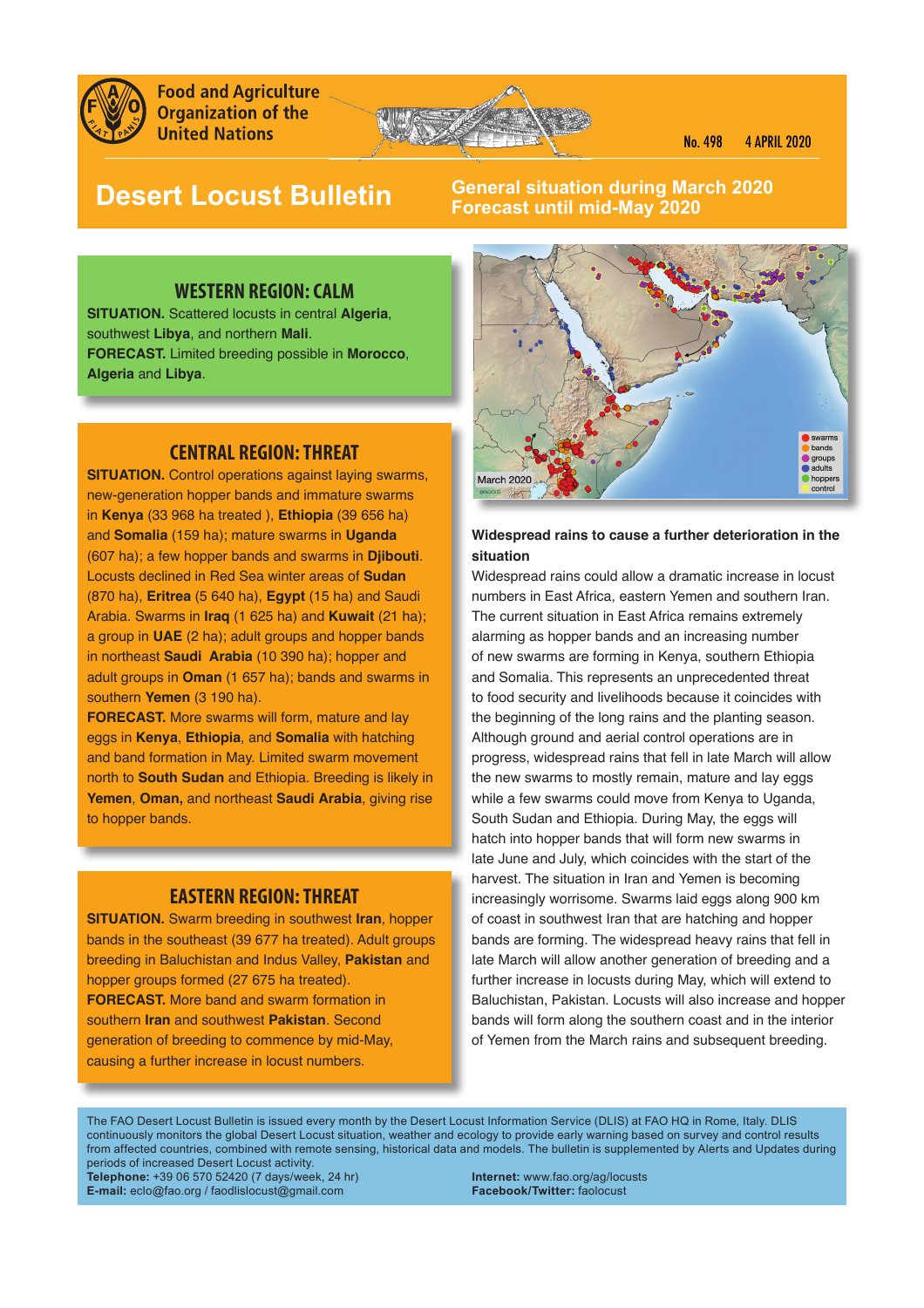

**Widespread and heavy rains fell during the third decade in the Horn of Africa, eastern Yemen, and southern Iran that will allow another generation of breeding to occur in the coming months.**

# **WESTERN REGION**

No significant rain fell in the region except for a few showers during the last decade in some areas along the southern side of the Atlas Mountains in Morocco. Conditions remained dry and unfavourable for breeding but green vegetation persisted near Ghat in southwest Libya.

# **CENTRAL REGION**

In the spring breeding areas, light showers fell along the Persian Gulf coast at times during March and light rain occurred along the border of Saudi Arabia and Yemen near Sharawrah at mid-month. During the third decade, good rains fell along the southern coast of Yemen near Aden, in Wadi Hadhramaut and the eastern region that caused some flooding. Good rains also fell in northern Oman. Consequently, breeding conditions were becoming favourable in eastern Yemen. In the winter breeding areas, vegetation dried out along both sides of the Red Sea but conditions remained favourable on the Buri Peninsula in Eritrea and along the Tihama in Yemen. In Eastern Africa, good rains fell during the first two decades in southern Ethiopia and northwest Kenya. Widespread moderate to heavy rains fell during the third decade in Kenya, southern and eastern Ethiopia, and Somalia that will allow another generation of breeding to occur in the coming months.

# **EASTERN REGION**

During the first two decades of March, good rains fell in Khyber Pakhtunkhwa province of northern Pakistan and in the Jaz Murian Basin in southeast Iran while light showers fell along parts of the southwest coast of Iran. During the third decade, widespread heavy rains fell throughout southern Iran except for the extreme southeast near Chabahar where light rains occurred that extended to coastal and interior areas of Baluchistan, Pakistan. Good rains also fell again in Khyber Pakhtunkhwa. Consequently, ecological conditions were extremely favourable in all spring breeding areas of southern Iran and southwest Pakistan for locust breeding and survival.



Control operations treated 165 000 ha in March compared to 136 000 ha in February.

| Egypt        | 15 ha                         |
|--------------|-------------------------------|
| Eritrea      | 5 640 ha                      |
| Ethiopia     | 50 350 ha (February, revised) |
|              | 39 656 ha                     |
| Iran         | 39 676 ha                     |
| Iraq         | 1 625 ha                      |
| Kenya        | 15 278 ha (February, revised) |
|              | 33 968 ha                     |
| Kuwait       | 21 ha                         |
| Oman         | 1 657 ha                      |
| Pakistan     | 27 675 ha                     |
| Saudi Arabia | 10 390 ha                     |
| Somalia      | 159 ha                        |
| Sudan        | 870 ha                        |
| UAE          | 2 ha                          |
| Uganda       | 3 467 ha (February)           |
|              | 607 ha                        |
| Yemen        | 3 190 ha                      |



# **Desert Locust Situation and Forecast**

# **WESTERN REGION**

# **MAURITANIA**

- **SITUATION**
- No locusts were reported during February and March.
- **FORECAST**

**No significant developments are likely.** 

# **MALI**

**• SITUATION**

During March, isolated mature solitarious adults were present in the Tilemsi Valley to the west of Aguelhoc (1927N/0052E) and Tessalit (2011N/0102E).

**• FORECAST**

*Low numbers of adults are likely to persist in a few places of the Adrar des Iforas, Tilemsi Valley and Timetrine.*

# **NIGER**

# **• SITUATION**

No locusts were reported during March.

**• FORECAST**

*No significant developments are likely.*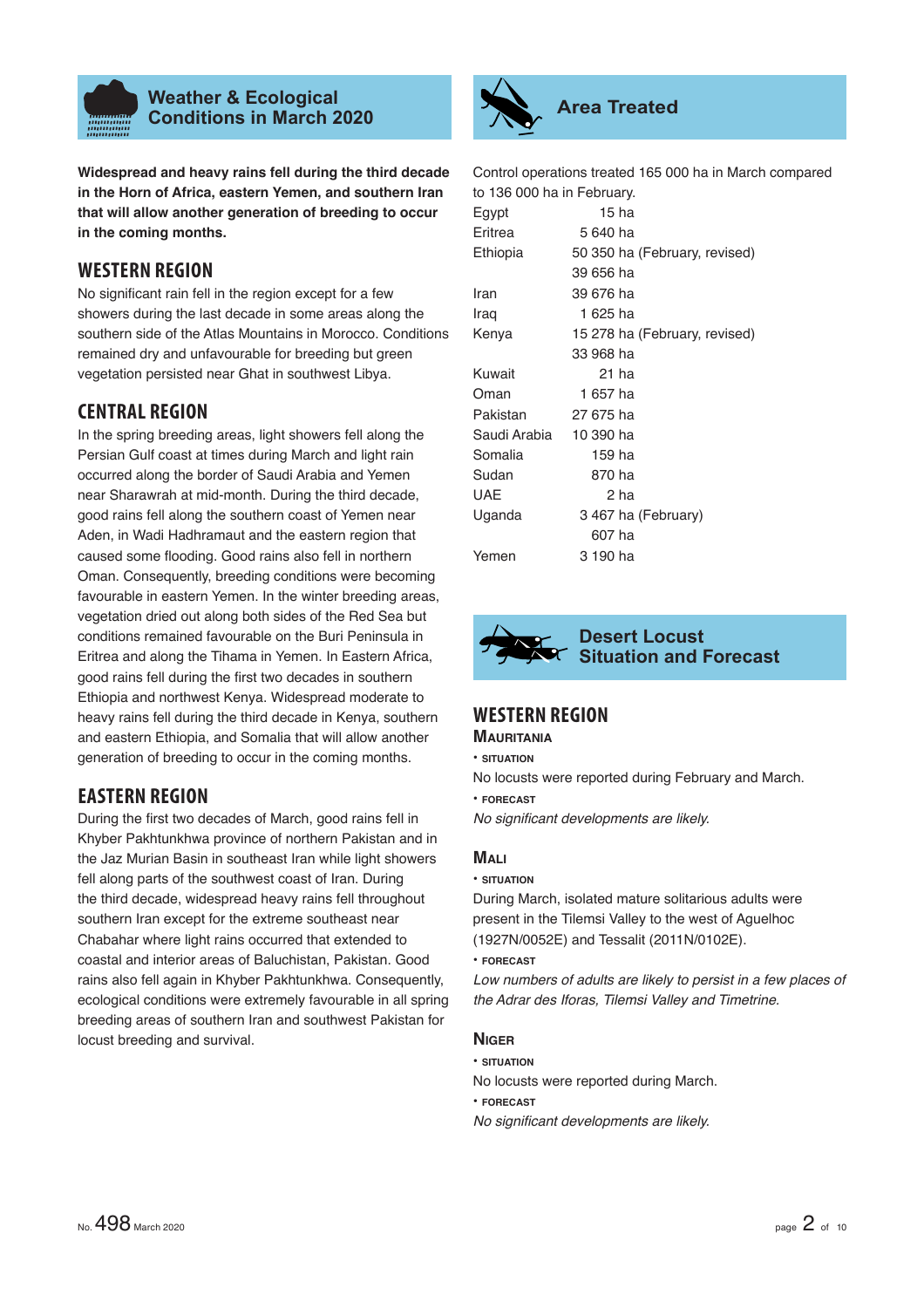# **CHAD**

**• SITUATION** No locusts were reported during March. **• FORECAST** No significant developments are likely.

# **BURKINA FASO**

**• SITUATION** No reports were received during March. **• FORECAST** No significant developments are likely.

# **SENEGAL**

**• SITUATION** No locusts were reported during March. **• FORECAST** *No significant developments are likely.* 

# **BENIN, CAMEROON, CAPE VERDE, CÔTE D'IVOIRE, GAMBIA, GHANA, GUINEA, GUINEA BISSAU, LIBERIA, NIGERIA, SIERRA LEONE AND TOGO**

**• FORECAST** *No significant developments are likely.* 

# **ALGERIA**

#### **• SITUATION**

During March, isolated mature solitarious adults were present in a few places of the Central Sahara between El Golea (3034N/0252E) and Adrar (2753N/0017W).

#### **• FORECAST**

*Low numbers of locusts are likely to persist in parts of the central Sahara where local breeding is likely to occur in areas that receive rainfall.*

# **MOROCCO**

# **• SITUATION**

During March, no locusts were seen in the Western Sahara south of Zag (2800N/0920W) and along the Draa Valley from Foum El Hassan (2901N/0853W) to Tata (2944N/0758W) and near Erfoud (3128N/0410W).

#### **• FORECAST**

*Small-scale breeding is likely to occur in some places of the Draa Valley along the southern side of the Atlas Mountains.*

# **LIBYA**

# **• SITUATION**

During March, isolated solitarious immature and mature adults were present in the southwest near Ghat (2459N/1011E) and the Algerian border. No locusts were seen further north near Ghadames (3010N/0930E) and on the Al Hamada Al Hamra plateau.

# **• FORECAST**

*Small-scale breeding is likely to occur in the southwest near Ghat if more rains fall.*

# **TUNISIA**

**• SITUATION**

- No locusts were reported during March.
- **FORECAST**

*No significant developments are likely.* 

#### **CENTRAL REGION SUDAN**

# **• SITUATION**

During March, locusts declined on the Red Sea coast as conditions dried out. A residual hopper band and immature adult group were present on the southern coast early in the month, and a few immature and mature swarms appeared near the Eritrean border at mid-month. In the Tokar Delta, a mature group was laying on the 9<sup>th</sup>. Low numbers of immature and mature solitarious adults were scattered elsewhere along parts of the coast as far north as the Egyptian border. In the Nile Valley, scattered mature solitarious adults were present near Abu Hamed (1932N/3320E), Karima (1832N/3148E), and Dongola (1910N/3027E) as well as near Selima Oasis (2122N/2119E). Ground teams treated 870 ha. **• FORECAST**

*Locusts will decline further on the Red Sea coast. Smallscale breeding could occur in the Nile Valley.*

# **ERITREA**

#### **• SITUATION**

During March, groups of hoppers and immature adults were present on the southern coast of the Red Sea near Tio (1441N/4057E), on the Buri Peninsula north of Ghelaelo (1507N/4004E), on the central coast near Massawa (1537N/3928E), and on the northern coast near the Sudanese border. Similar infestations were also seen in the Dahlak Islands, most probably as a result of swarm migration from Yemen in about mid-January. Ground teams treated 5 640 ha.

# **• FORECAST**

*Locusts will decline on the Red Sea coast as conditions dry out and any remaining adults move northwards.*

# **ETHIOPIA**

# **• SITUATION**

During March, hopper groups and bands continued to form in the south, mainly in southern parts of SNNPR (South Omo, Konso districts) and Oromiya (Borena) regions. Numerous immature and mature groups and swarms from earlier breeding and from adjacent areas of southern Somalia were also present in the south as well as in northern Oromiya (Arsi and Bale). Further north, a few immature and mature swarms were seen between Dire Dawa (0935N/4150E) and the Diibouti border on the 31st. Control operations treated 39 656 ha of which 20 962 ha were by air.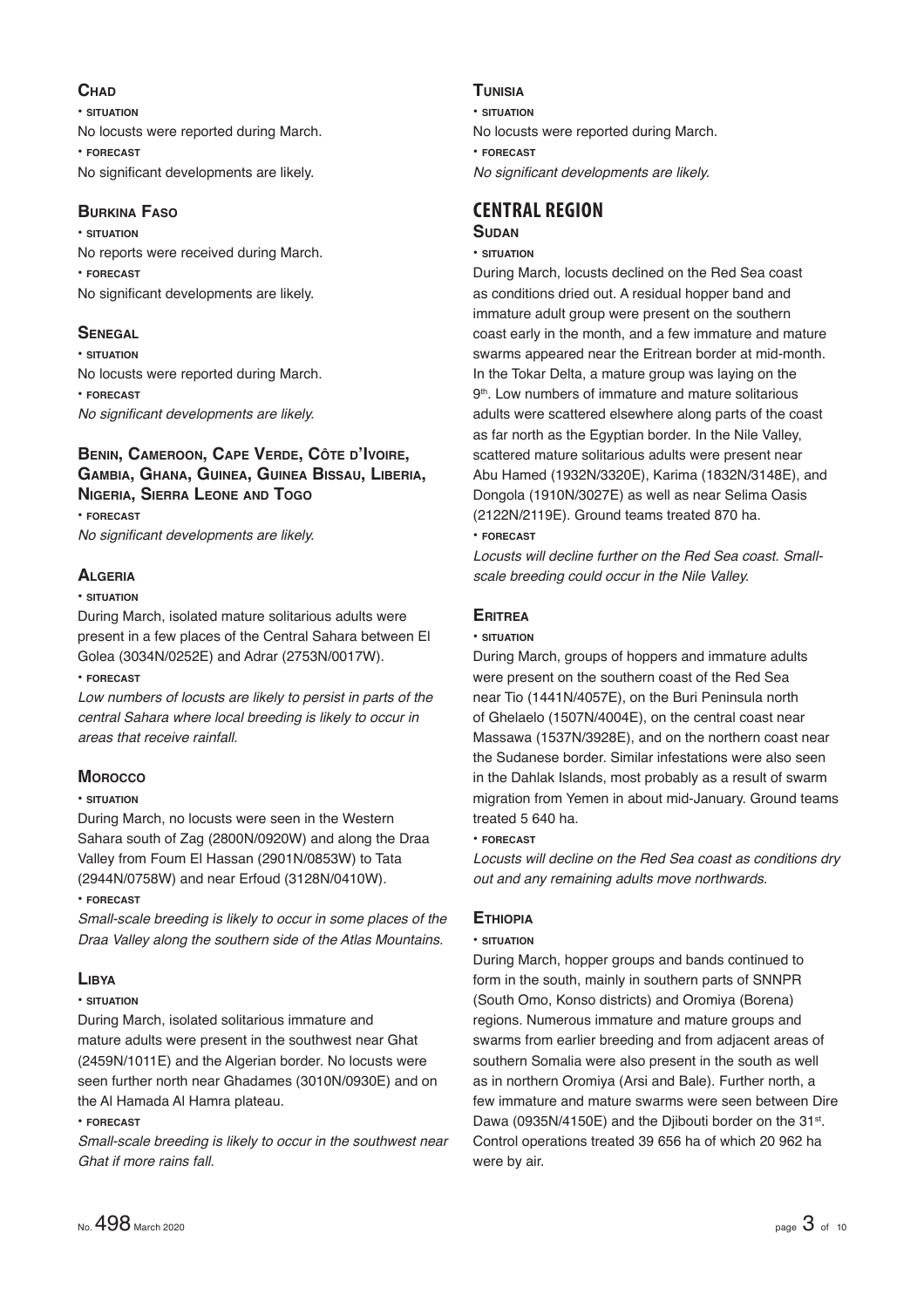#### **• FORECAST**

*Widespread breeding will continue to cause hopper bands and swarms to form in southern regions, which is likely to be supplemented by cross-border movements of swarms along the Somali and Kenyan border. Breeding is also like to take place in areas of recent rains in the Ogaden (Warder, Gode, Afder) and eastern areas (Jijiga, Dire Dawa). Southerly winds could carry swarms further north into central and northern areas of the country where breeding could occur in areas that receive rains.*

#### **DJIBOUTI**

#### **• SITUATION**

A late report clarified that mature gregarious adults were present on the coast near Tadjourah (1147N/4253E) and in the interior northwest of Obock (1154N/4317E) in early February.

During March, hopper bands and immature swarms were seen on the coast between Tadjourah and Obock, and a few swarms were seen near Djibouti (1134N4309E) and south of Arta (1131N/4251E).

#### **• FORECAST**

*Breeding may occur in areas of recent rainfall in the southern interior near Yoboki.* 

# **SOMALIA**

#### **• SITUATION**

During the first week of March, mainly late instar hopper groups and bands were present on the northwest coast, a mature swarm was seen nearby, and adult groups were laying east of Berbera (1028N/4502E). In the northeast, a few hopper groups, bands and a mature swarm were reported near Garowe (0824N/4829E). In central areas, a hopper band was reported north of Belet Weyne (0444N/4512E) and a mature swarm was laying near Dusa Mareb (0532N/4623E) on the  $18<sup>th</sup>$ . In the south, an immature swarm was seen at mid-month west of Mogadishu (0202N/4520E).

#### **• FORECAST**

*Locust numbers will increase further from breeding that is likely to occur as a result of recent rains on the coast and plateau in the northwest, and in central and southern areas from Garowe to the Kenyan border. As a result, hatching and numerous hopper bands are expected during the forecast period.*

#### **KENYA**

#### **• SITUATION**

During March, numerous hopper bands continued to develop in the centre and north, causing an increasing number of immature swarms to form and mature. Infestations were present in some 18 counties, primarily Turkana, Marsabit, Samburu, Isiolo, Laikipia, Meru and Embu. Ground and aerial control operations treated 33 968 ha.

#### **• FORECAST**

*An increasing number of swarms will form and mature during April in central and northern counties. A second generation of breeding will commence in early April as mature swarms lay eggs that will begin to hatch by the end of the month. Laying, hatching and band formation will continue throughout the forecast period. Most of the breeding is likely to be concentrated in northern counties of Turkana, Marsabit, Samburu, and Isiolo.*

#### **TANZANIA**

**• SITUATION**

No locusts were reported.

**• FORECAST**

*The risk of any additional swarms arriving from the north is extremely low due to prevailing southerly winds. No*  significant developments are likely.

#### **SOUTH SUDAN**

#### **• SITUATION**

During March, several mature swarms arrived from the south in the Torit (0424N/3234E) area at mid-month. At least one swarm continued flying to the northwest and reached Juba (0451N/3134E) on the 21<sup>st</sup>, continued north to Bor  $(0613N/3134E)$  and then flew towards Ethiopia on the 23rd. A mature swarm was reported near the Uganda border and Loboni Payam (0350N/3244E) on the  $29<sup>th</sup>$ .

#### **• FORECAST**

*A few new-generation swarms could arrive in Eastern Equatoria from western Kenya and continue northwards.*

# **UGANDA**

#### **• SITUATION**

During the first week of March, mature swarms were seen in several northeastern districts near the Kenyan border south of Moroto (0231N/3439E) as well as further north near the South Sudanese border betweeen Kitgum (0318N/3253E) and the Kenyan border. The last swarm was reported on the 15<sup>th</sup> just south of the South Sudanese border in Madi Opei district. Ground teams treated 607 ha.

#### **• FORECAST**

*Successful egg-laying may have occurred in a few places of the northeast, which would give rise to hopper bands during the forecast period. A few swarms are likely to arrive from western Kenya in the northeast and continue northwards.*

# **D.R. CONGO**

- **SITUATION**
- No locusts were reported.
- **FORECAST**

*No significant developments are likely.*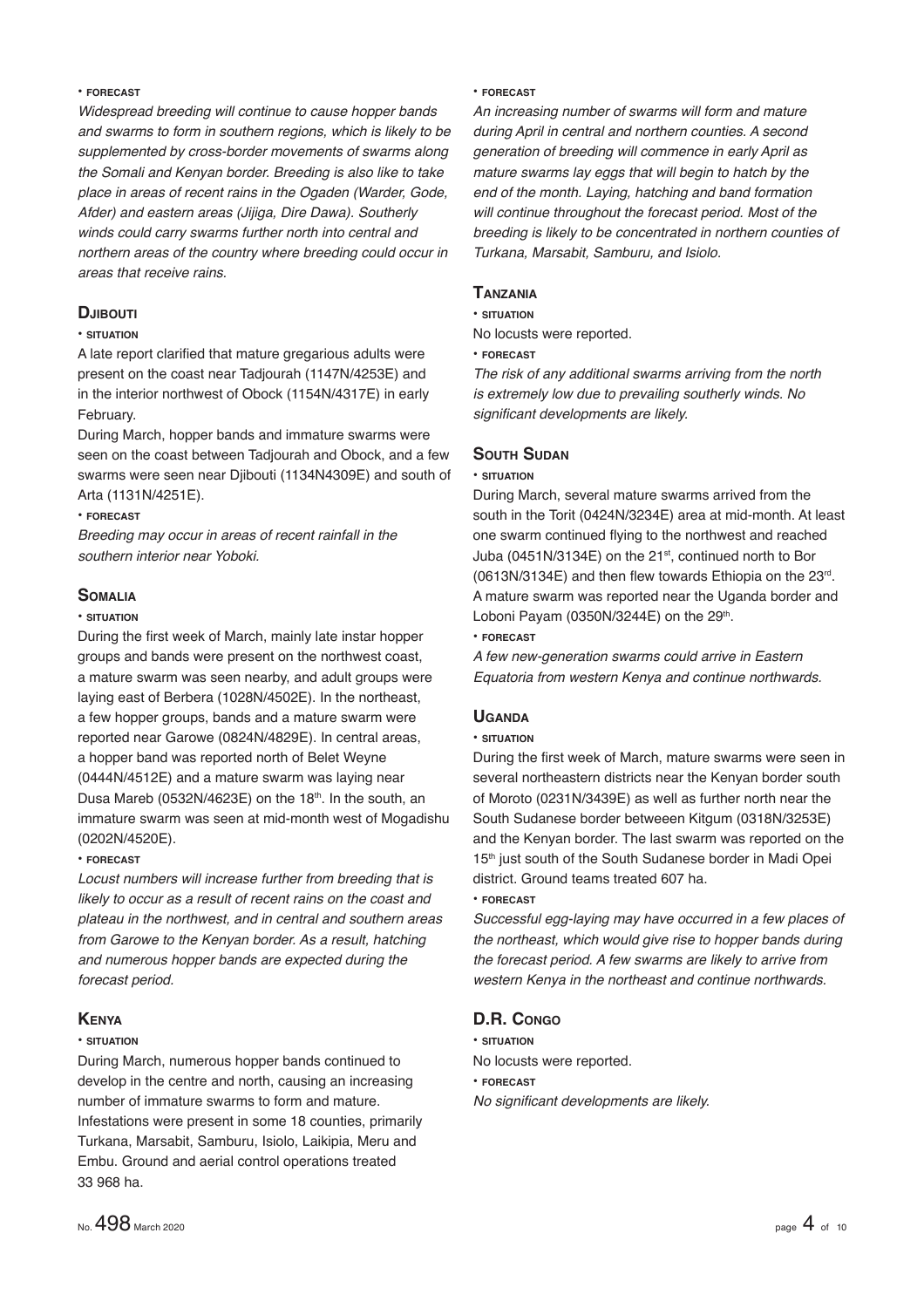# **EGYPT**

#### **• SITUATION**

During March, a few late instar hopper groups were present on the Red Sea coast in the southeast near El Sheikh El Shazly (2412N/3438E) early in the month that fledged into scattered immature solitarious adults. No locusts were seen elsewhere near Lake Nasser and on the Red Sea coast except for immature solitarious adults west of Abu Ramad (2224N/3624E). Ground teams treated 15 ha.

#### **• FORECAST**

Locusts will decline on the Red Sea coast. No significant *developments are likely.*

#### **SAUDI ARABIA**

#### **• SITUATION**

During March, only a few scattered mature solitarious adults remained in winter breeding areas on the Red Sea coast near Qunfidah (1909N/4107E). In the spring breeding areas of the interior, a mature swarm was present on the  $3<sup>rd</sup>$  and again on the  $15<sup>th</sup>$  near the Persian Gulf north between Al Hofuf (2523N/4935E) and Qaryat Al Ulya (2733N/4742E) where adult groups were laying during the first half of the month. By the end of the month, hatching had occurred and several first instar hopper bands had formed. Groups of mature adults were present in the north between Hail (2731N/4141E) and Al Jawf (2948N/3952E). No locusts were seen elsewhere along the Red Sea coast or in the interior, including near the Iraqi border at Rafha (4331N/2938E). Ground teams treated 10 390 ha.

#### **• FORECAST**

*Additional hatching will occur in early April that is likely to cause small hopper bands to form near the Persian Gulf. Fledging should start in early May, giving rise to immature groups and perhaps a few small swarms. Breeding may also occur in the Al Jawf area.*

#### **YEMEN**

#### **• SITUATION**

During March, scattered immature and mature adults were present on the central Tihama coast of the Red Sea between Hodeidah (1450N/4258E) and Al Qutai (1454N/4312E) and on the northern Tihama between Al Zuhrah (1541N/4300E) and Suq Abs (1600N/4312E). Hopper groups and bands were present on the southern Gulf of Aden coast from west of Am Rija (1302N/4434E) to east of Zinjibar (1306N/4523E) that fledged, giving rise to several immature groups and swarms. Scattered immature and mature adults were seen further east along the coast near Ahwar (1333N/4644E) and Al Ghaydah  $(1612N/5210E)$ . On the 31st, an immature swarm was seen in the eastern interior flying from east to west near Shehan (1746N/5229E) and the Oman border, and mature solitarious adults were present on the plateau near Hat (1719N/5205E). Ground teams treated 3 190 ha.

#### **• FORECAST**

*Breeding will continue on the Red Sea and Gulf of Aden coasts, causing a further increase in locust numbers that will give rise to hopper groups, bands, adult groups and swarms. Breeding and band formation will also occur in the interior near Marib, in Wadi Hadhramaut, and on the eastern plateau where good rains fell recently. Swarm movement may occur in early April along the Omani border.*

#### **OMAN**

#### **• SITUATION**

During March, hatching continued on the Batinah coast between Muscat (2337N/5833E) and Jamma (2333N/5733E), and breeding extended into the northern interior from Buraimi (2415N/5547E) to Ibra (2243N/5831E) and Adam (2223N/5731E). Consequently, hopper groups formed in both areas as well as on the eastern coast between Duqm (1939N/5743E) and Marmul (1808N/5516E). Fledging occurred from mid-month onwards, causing several immature groups to form during the last week. On the 31<sup>st</sup>, an immature swarm was seen southwest of Ibri (2314N/5630E) while other immature groups were seen moving in the south near Thumrait (1736N/5401E). Ground teams treated 1 657 ha.

#### **• FORECAST**

*Additional groups and a few small swarms are likely to form on the northern and eastern coast and in the northern interior, some of which could move southwards. Secondgeneration hatching will increase, which could give rise to hopper groups and small bands. Swarm movement may occur in early April along the Yemen border.*

# **IRAQ**

#### **• SITUATION**

During the two decades of March, mature swarms were present in Basrah and Al Muthanna governorates where immature swarms were reported in February. The swarms spread to Thiqar governorate and were present between Samawah (3117N/4516E) and Basrah (3031N/4749E). Ground teams treated 1 625 ha.

#### **• FORECAST**

*A few swarms may appear in Al Muthanna province during periods of southerly winds.*

# **KUWAIT**

#### **• SITUATION**

On 1 March, several immature swarms were seen in Kuwait City that moved to the Al Abdali area (3001N/4742E) in the north of the country where they were treated (approximately 21 ha) on 3–4 March.

#### **• FORECAST**

*A few groups or small swarms may appear during periods of southerly winds in May.*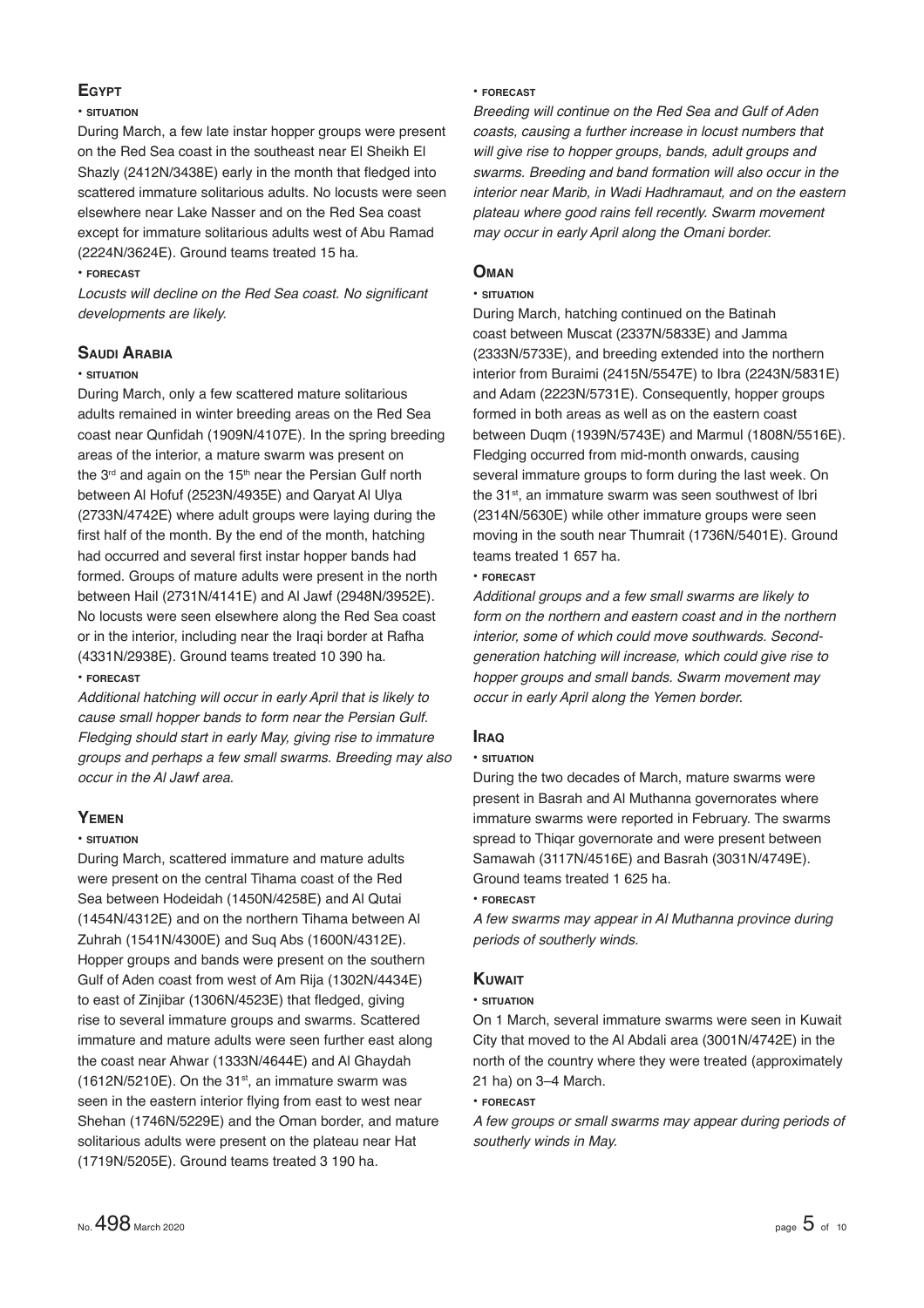# **BAHRAIN**

**• SITUATION**

No locusts were seen during surveys on 2–3 March.

**• FORECAST**

*A few groups or small swarms may appear in May.*

# **QATAR**

**• SITUATION**

A late report indicated that medium to dense immature swarms were seen in different parts of the country on 20–25 February.

**• FORECAST**

*A few groups or small swarms may appear in May.*

# **UAE**

#### **• SITUATION**

On 5 March, a groups of immature adults arrived west of Abu Dhabi near the Saudi Arabian border at Al Sila (2402N/5143E) and 2 ha were treated.

**• FORECAST**

*A few swarms may appear during periods of southerly winds.*

# **JORDAN**

#### **• FORECAST**

*There is a low risk of a few immature swarms appearing from the south in May.*

# **ISRAEL, LEBANON, PALESTINE, SYRIA, AND TURKEY**

**• FORECAST** *No significant developments are likely.* 

# **EASTERN REGION**

#### **IRAN**

#### **• SITUATION**

During March, adult groups and swarms laid eggs over a widespread area of the southern coast extending nearly 900 km from Iraq to Chab Deraz (2657N/5527E), comprising southern Khuzestan, Bushehr, Fars, and western Hormozgan provinces. A few immature groups and swarms were also seen along the southwest coast. By the end of the month, hatching had commenced and hoppers were forming groups and small bands. Breeding increased along the east Hormozgan coast between Minab (2708N/5705E) and Jask (2540N/5746E) where hopper groups and bands were present that started to fledge and form groups of immature adults at the end of the month. Breeding was underway near Chabahar (2517N/6036E) and the Pakistani border where hopper groups and bands were present. In the interior, breeding started in the Jaz Murian Basin where solitarious adults were laying near Bampur (2711N/6028E). Ground teams treated 39 676 ha of which 4 750 ha were by air. **• FORECAST**

*Locust numbers will increase as more hatching and bands form along the southwest and southeast coast and* 

*subcoastal areas where adult groups and swarms are expected to form in about mid-May. Another generation of breeding will occur near Jask where hatching and band formation could start by mid-May.*

# **PAKISTAN**

#### **• SITUATION**

During March, breeding continued in Baluchistan where widespread laying occurred in the north between Khuzdar (2749N/6639E), Nushki (2933N/6601E), and Dalbandin (2856N/6430E) by adult groups. Hopper groups of all instars were present south of the Afghan border, between Nushki, Kharan (2832N/6526E), and Washuk (2744N/6448E), south of Panjgur (2658N/6406E), in the Turbat (2600N/6303E) Valley, and on the coast near Pasni (2515N/6328E). By the end of the month, fledging had commenced and immature adults were forming a few groups. Hopper groups were also present in the Indus Valley districts of Rajanpur and Dera Bugti north of Sukkur (2742N/6854E). In Khyber Pakhtunkhwa, adult groups were seen laying at a few places north of Dera Ismail Khan (7055N/3150E) early in the month. In southern Punjab, scattered immature solitarious adults were seen in a few places in the Cholistan Desert along the Indian border near Islamgarh (2751N/7048E) during the last decade of March. Ground teams treated 27 675 ha of which 200 ha were by air. **• FORECAST**

*More hopper groups, bands, immature groups and perhaps a few small swarms will form in Baluchistan and the Indus Valley. The adults will mature and another generation of breeding will occur with laying and hatching before the end of the forecast period. Small hopper groups will form from hatching in Khyber Pakhtunkhwa.*

# **INDIA**

- **SITUATION**
- No locusts were seen in Rajasthan during March.
- **FORECAST**

*No significant developments are likely.* 

# **AFGHANISTAN**

**• SITUATION**

No locusts were reported during March.

**• FORECAST**

*There is a low to moderate risk that a few groups and small swarms could appear in southern provinces and perhaps breed on a limited scale in favourable areas.*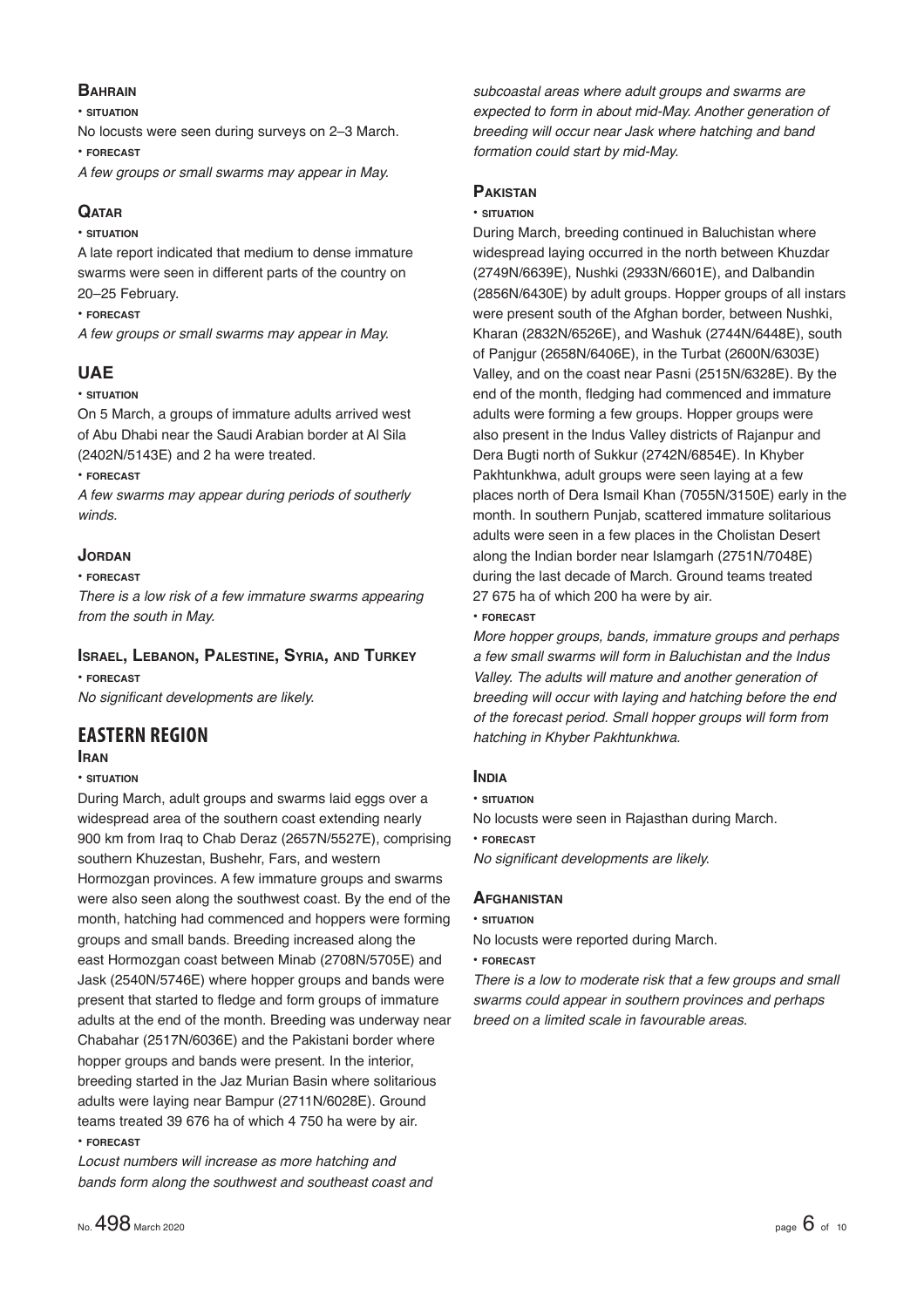

# Locust warning levels

A colour-coded scheme indicates the seriousness of the current Desert Locust situation: **green** for *calm*, **yellow** for *caution*, **orange** for *threat* and **red** for *danger*. The scheme is applied to the Locust Watch web page and to the monthly bulletins. The levels indicate the perceived risk or threat of current Desert Locust infestations to crops and appropriate actions are suggested for each level.

# Locust reporting

**Calm (green).** Countries should report at least once/month and send RAMSES data with a brief interpretation.

#### **Caution (yellow), threat (orange) and danger (red).**

During locust outbreaks, upsurges and plagues, RAMSES output files with a brief interpretation should be sent regularly every three days.

**Bulletins.** Affected countries are encouraged to prepare decadal and monthly bulletins summarizing the situation and share them with other countries.

**Reporting.** All information should be sent by e-mail to the FAO Desert Locust Information Service (eclo@fao.org and faodlislocust@gmail.com). Reports received by the first two days of the new month will be included in the FAO Desert Locust Bulletin; otherwise, they will not appear until the following month. Reports should be sent even if no locusts were found or if no surveys were conducted.

# Desert Locust upsurge and response

On 17 January, the Director-General of FAO activated the L3 protocols, the highest emergency level in the United Nations system, in FAO to allow fast-tracking an effective response to the upsurge in the Horn of Africa. See www.fao.org/locusts for more details.

# New eLocust3 tools

FAO has developed three new free tools for improving Desert Locust survey and control reporting: eLocust3g, eLocust3m, eLocust3w (http://www.fao.org/ag/locusts/ en/activ/DLIS/eL3suite/index.html). Each tool allows the recording of basic survey and control data in the field while offline that is shared within the country.

# Locust Hub

FAO in partnership with ESRI has developed a centralized hub for Desert Locust data and the latest progress on the emergency response to the Desert Locust upsurge (https://locust-hub-hqfao.hub.arcgis.com).

# Calendar

The following activities are scheduled:

- **CRC/SWAC/DLIS.** Central Region and SWAC Desert Locust Information Officer workshop, Cairo, Egypt (postponed)
- **CLCPRO/DLIS.** Western Region Desert Locust Information Officer workshop, Dakar, Senegal (postponed)

# **Glossary of terms**

The following special terms are used in the Desert Locust Bulletin when reporting locusts:

# Non-gregarious adults and hoppers

# **Isolated** (few)

- very few present and no mutual reaction occurring
- 0–1 adult/400 m foot transect (or less than 25/ha)

**Scattered** (some, low numbers)

- enough present for mutual reaction to be possible but no ground or basking groups seen
- 1–20 adults/400 m foot transect (or 25–500/ha)
- **Group**
- forming ground or basking groups
- 20+ adults/400 m foot transect (or 500+/ha)

# Adult swarm and hopper band sizes

#### **Very small**

| • swarm: less than 1 km <sup>2</sup> | • band: $1 - 25$ m <sup>2</sup>       |
|--------------------------------------|---------------------------------------|
| Small                                |                                       |
| • swarm: $1-10$ km <sup>2</sup>      | $\cdot$ band: 25-2,500 m <sup>2</sup> |
| <b>Medium</b>                        |                                       |
| • swarm: $10-100$ km <sup>2</sup>    | • band: 2,500 m <sup>2</sup> – 10 ha  |
| Large                                |                                       |
| • swarm: $100 - 500$ km <sup>2</sup> | $\cdot$ band: 10–50 ha                |
| <b>Very large</b>                    |                                       |
| $\cdot$ swarm: 500+ km <sup>2</sup>  | $\cdot$ band: 50+ ha                  |

# Rainfall

#### **Light**

- $\cdot$  1–20 mm
- **Moderate**
- $\cdot$  21–50 mm

# **Heavy**

• more than 50 mm

**Summer rains and breeding areas**

- July–September/October
- Sahel of West Africa, Sudan, western Eritrea; Indo-Pakistan border

# **Winter rains and breeding areas**

- October–January/February
- Red Sea and Gulf of Aden coasts; northwest Mauritania,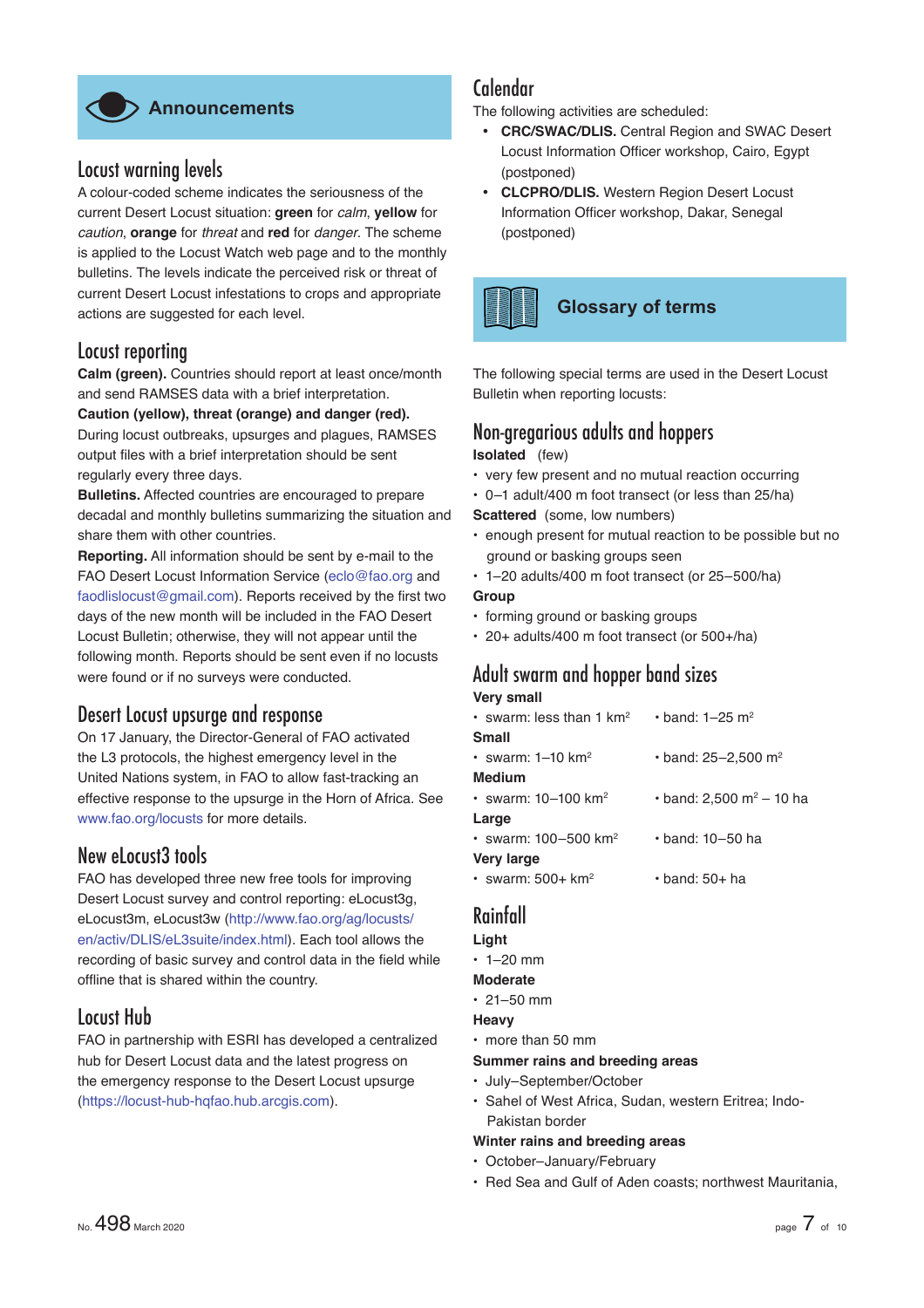Western Sahara

- **Spring rains and breeding areas**
- February–June/July
- Northwest Africa, Arabian Peninsula interior, Somali plateau, Iran/Pakistan border

# Other reporting terms

# **Breeding**

- The process of reproduction from copulation to fledging **Recession**
- Period without widespread and heavy infestations by swarms

#### **Remission**

• Period of deep recession marked by the complete absence of gregarious populations

# **Outbreak**

• A marked increase in locust numbers due to concentration, multiplication and gregarisation which, unless checked, can lead to the formation of hopper bands and swarms

#### **Upsurge**

• A period following a recession marked initially by a very large increase in locust numbers and contemporaneous outbreaks followed by the production of two or more successive seasons of transient-to- gregarious breeding in complimentary seasonal breeding areas in the same or neighbouring Desert Locust regions

#### **Plague**

• A period of one or more years of widespread and heavy infestations, the majority of which occur as bands or swarms. A major plague exists when two or more regions are affected simultaneously

# **Decline**

• A period characterised by breeding failure and/or successful control leading to the dissociation of swarming populations and the onset of recessions; can be regional or major

# Warning levels

# **Green**

• *Calm*. No threat to crops; maintain regular surveys and monitoring

# **Yellow**

• *Caution*. Potential threat to crops; increased vigilance is required; control operations may be needed

#### **Orange**

• *Threat*. Threat to crops; survey and control operations must be undertaken

# **Red**

**Danger.** Significant threat to crops: intensive survey and control operations must be undertaken

# Regions

# **Western**

• Locust-affected countries in West and North-West Africa: Algeria, Chad, Libya, Mali, Mauritania, Morocco, Niger, Senegal, Tunisia; during plagues only: Benin, Burkina Faso, Cameroon, Cape Verde, Côte d'Ivoire, Gambia, Ghana, Guinea, Guinea-Bissau, Liberia, Nigeria, Sierre Leone and Togo

# **Central**

• Locust-affected countries along the Red Sea: Djibouti, Egypt, Eritrea, Ethiopia, Oman, Saudi Arabia, Somalia, Sudan, Yemen; during plagues only: Bahrain, Iraq, Israel, Jordan, Kenya, Kuwait, Lebanon, Palestine, Qatar, South Sudan, Syria, Tanzania, Turkey, UAE and Uganda

# **Eastern**

• Locust-affected countries in South-West Asia: Afghanistan, India, Iran and Pakistan.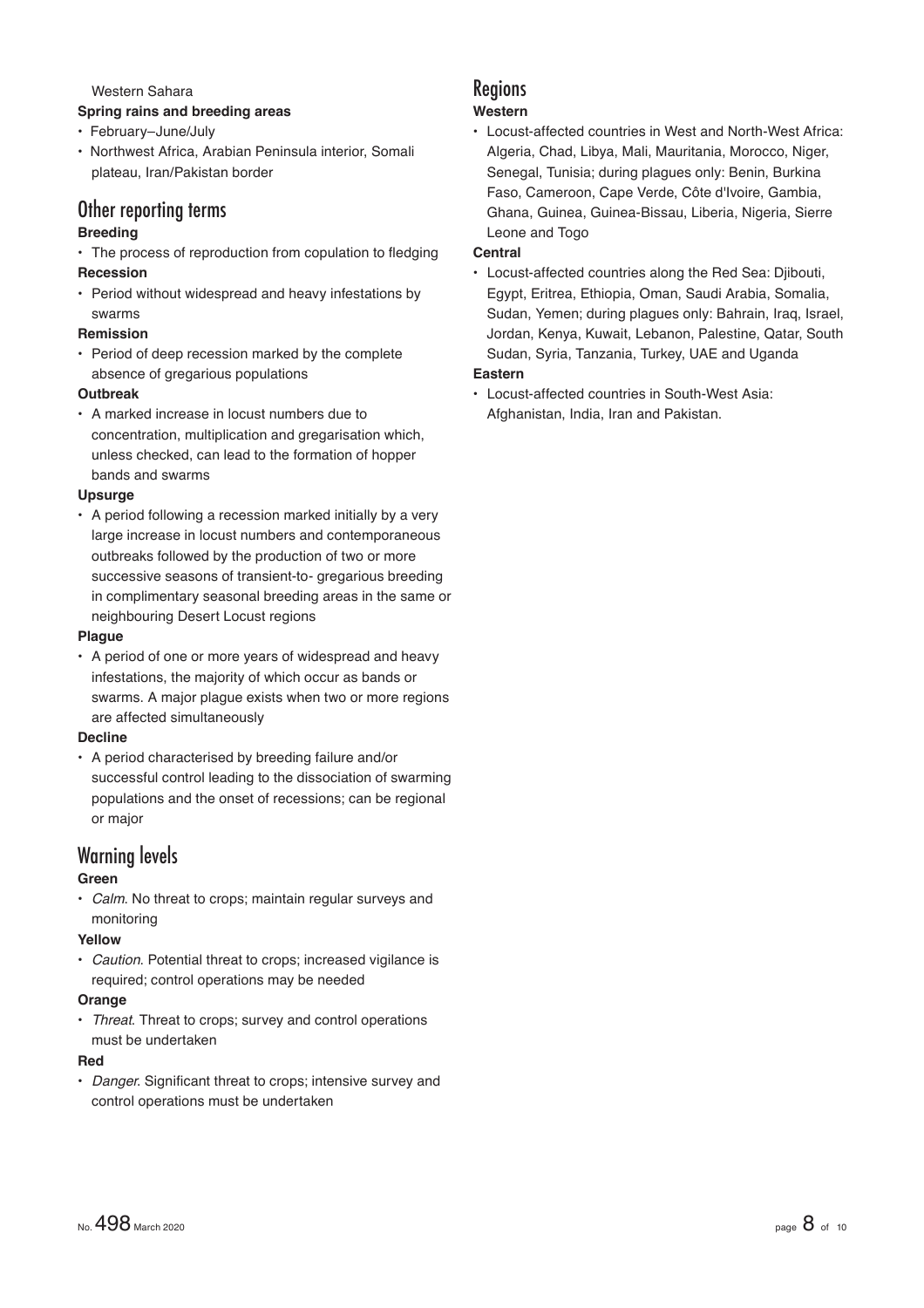

# **Useful tools and resources**

FAO Locust Watch. Information, maps, activities, publications, archives, FAQs, links http://www.fao.org/ag/locusts

FAO/ESRI Locust Hub. Desert Locust maps and data download, and emergency response progress https://locust-hub-hqfao.hub.arcgis.com

FAO Desert Locust regional commissions. Western Region (CLCPRO), Central Region (CRC), South-West Asia (SWAC) http://www.fao.org/ag/locusts

**IRI RFE.** Rainfall estimates every day, decade and month http://iridl.ldeo.columbia.edu/maproom/.Food\_Security/.Locusts/index.html

**IRI Greenness maps.** Dynamic maps of green vegetation evolution every decade http://iridl.ldeo.columbia.edu/maproom/Food\_Security/Locusts/Regional/greenness.html

NASA WORLDVIEW. Satellite imagery in real time https://worldview.earthdata.nasa.gov

**Windy.** Real time rainfall, winds and temperatures for locust migration http://www.windy.com

eLocust3 suite. Digital tools for data collection in the field (mobile app, web form, GPS) http://www.fao.org/ag/locusts/en/activ/DLIS/eL3suite/index.html

**eLocust3 training videos.** A set of 15 introductory training videos are available on YouTube https://www.youtube.com/playlist?list=PLf7Fc-oGpFHEdv1jAPaF02TCfpcnYoFQT

RAMSESv4 training videos. A set of basic training videos are available on YouTube https://www.youtube.com/playlist?list=PLf7Fc-oGpFHGyzXqE22j8-mPDhhGNq5So

RAMSESv4 and eLocust3. Installer, updates, videos, inventory and support https://sites.google.com/site/rv4elocust3updates/home

FAOLocust Twitter. The very latest updates posted as tweets http://www.twitter.com/faolocust

FAOLocust Facebook. Information exchange using social media http://www.facebook.com/faolocust

FAOLocust Slideshare. Locust presentations and photos http://www.slideshare.net/faolocust

eLERT. Online database of resources and technical specifications for locust emergencies http://sites.google.com/site/elertsite